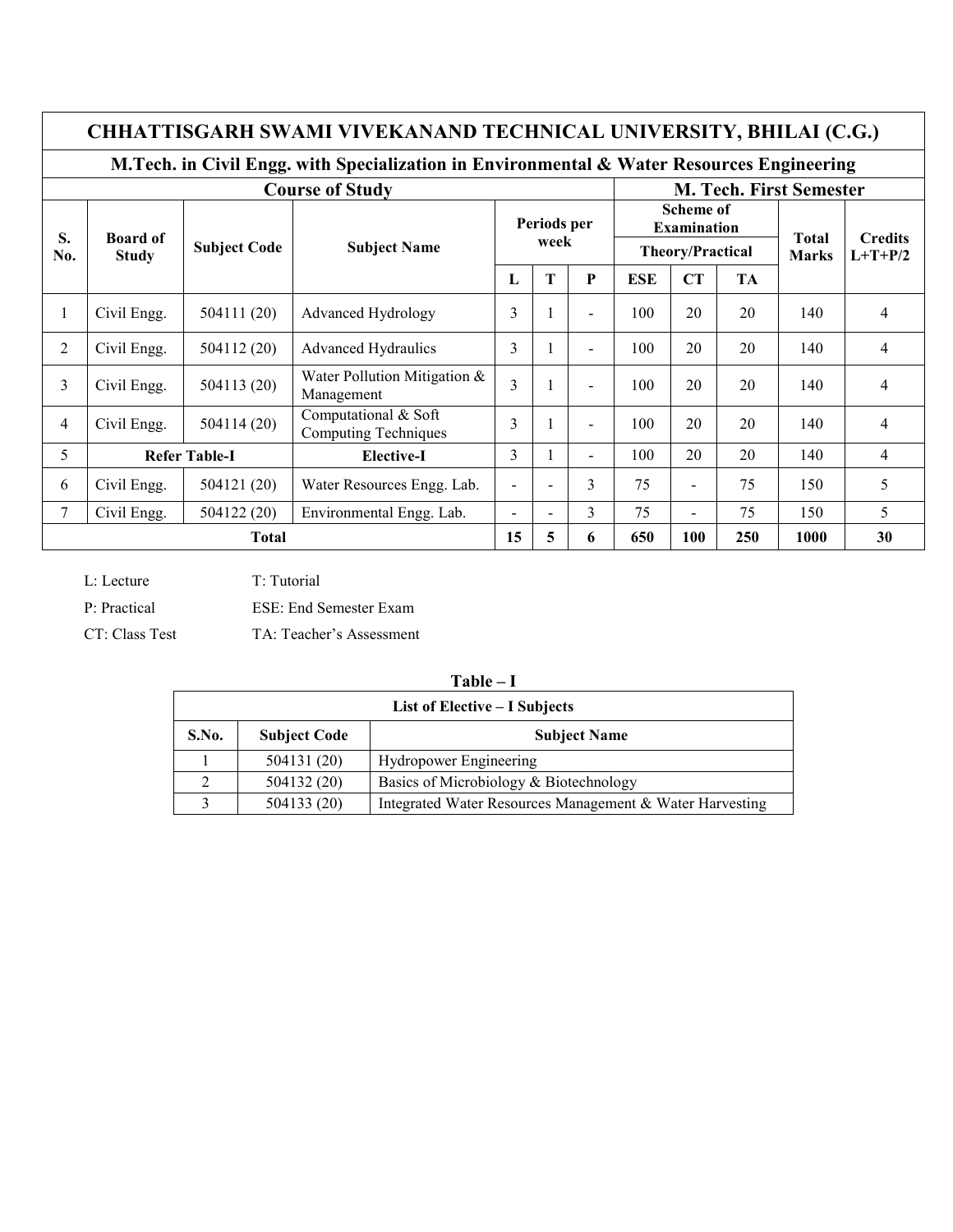|                | CHHATTISGARH SWAMI VIVEKANAND TECHNICAL UNIVERSITY, BHILAI (C.G.)                         |                     |                                                                                            |                          |                     |                |            |                                        |                                 |              |                |  |  |  |
|----------------|-------------------------------------------------------------------------------------------|---------------------|--------------------------------------------------------------------------------------------|--------------------------|---------------------|----------------|------------|----------------------------------------|---------------------------------|--------------|----------------|--|--|--|
|                | M.Tech. in Civil Engg. with Specialization in Environmental & Water Resources Engineering |                     |                                                                                            |                          |                     |                |            |                                        |                                 |              |                |  |  |  |
|                | <b>Course of Study</b>                                                                    |                     |                                                                                            |                          |                     |                |            |                                        | <b>M. Tech. Second Semester</b> |              |                |  |  |  |
| S.             | <b>Board of</b>                                                                           | <b>Subject Code</b> | <b>Subject Name</b>                                                                        |                          | Periods per<br>week |                |            | <b>Scheme of</b><br><b>Examination</b> |                                 |              | <b>Credits</b> |  |  |  |
| No.            | <b>Study</b>                                                                              |                     |                                                                                            |                          |                     |                |            | <b>Theory/Practical</b>                |                                 | <b>Marks</b> | $L+T+P/2$      |  |  |  |
|                |                                                                                           |                     |                                                                                            | L                        | T                   | $\mathbf{P}$   | <b>ESE</b> | CT                                     | <b>TA</b>                       |              |                |  |  |  |
|                | Civil Engg.                                                                               | 504211(20)          | Remote Sensing (RS) $\&$<br>Geographical Information<br>System (GIS) in Water<br>Resources | 3                        |                     | $\blacksquare$ | 100        | 20                                     | 20                              | 140          | 4              |  |  |  |
| $\overline{2}$ | Civil Engg.                                                                               | 504212 (20)         | <b>Environmental Impact</b><br>Assessment                                                  | 3                        |                     | $\blacksquare$ | 100        | 20                                     | 20                              | 140          | $\overline{4}$ |  |  |  |
| 3              | Civil Engg.                                                                               | 504213 (20)         | <b>Advanced Groundwater</b><br>Hydrology                                                   | 3                        |                     | $\blacksquare$ | 100        | 20                                     | 20                              | 140          | $\overline{4}$ |  |  |  |
| 4              | Civil Engg.                                                                               | 504214(20)          | Design of Hydraulic<br><b>Structures</b>                                                   | 3                        |                     | $\blacksquare$ | 100        | 20                                     | 20                              | 140          | $\overline{4}$ |  |  |  |
| 5              | <b>Refer Table-II</b>                                                                     |                     | Elective-II                                                                                | 3                        |                     | $\blacksquare$ | 100        | 20                                     | 20                              | 140          | $\overline{4}$ |  |  |  |
| 6              | Civil Engg.                                                                               | 504221 (20)         | RS & GIS Lab.                                                                              | $\overline{\phantom{0}}$ | $\blacksquare$      | 3              | 75         | $\blacksquare$                         | 75                              | 150          | 5              |  |  |  |
| 7              | Civil Engg.                                                                               | 504222 (20)         | Computational Lab.                                                                         | $\overline{\phantom{0}}$ | $\blacksquare$      | 3              | 75         |                                        | 75                              | 150          | 5              |  |  |  |
|                | <b>Total</b>                                                                              |                     |                                                                                            | 15                       | 5                   | 6              | 650        | 100                                    | 250                             | 1000         | 30             |  |  |  |

L: Lecture

T: Tutorial

P: Practical

ESE: End Semester Exam

CT: Class Test

TA: Teacher's Assessment

| <b>List of Elective–II Subjects</b> |                     |                                                          |  |  |  |  |  |  |  |
|-------------------------------------|---------------------|----------------------------------------------------------|--|--|--|--|--|--|--|
| S.No.                               | <b>Subject Code</b> | <b>Subject Name</b>                                      |  |  |  |  |  |  |  |
|                                     | 504231 (20)         | Reservoir Operation & System Analysis in Water Resources |  |  |  |  |  |  |  |
| 2                                   | 504232 (20)         | Flood & Drought Management                               |  |  |  |  |  |  |  |
| 3                                   | 504233 (20)         | Wastewater Management                                    |  |  |  |  |  |  |  |

## Table-II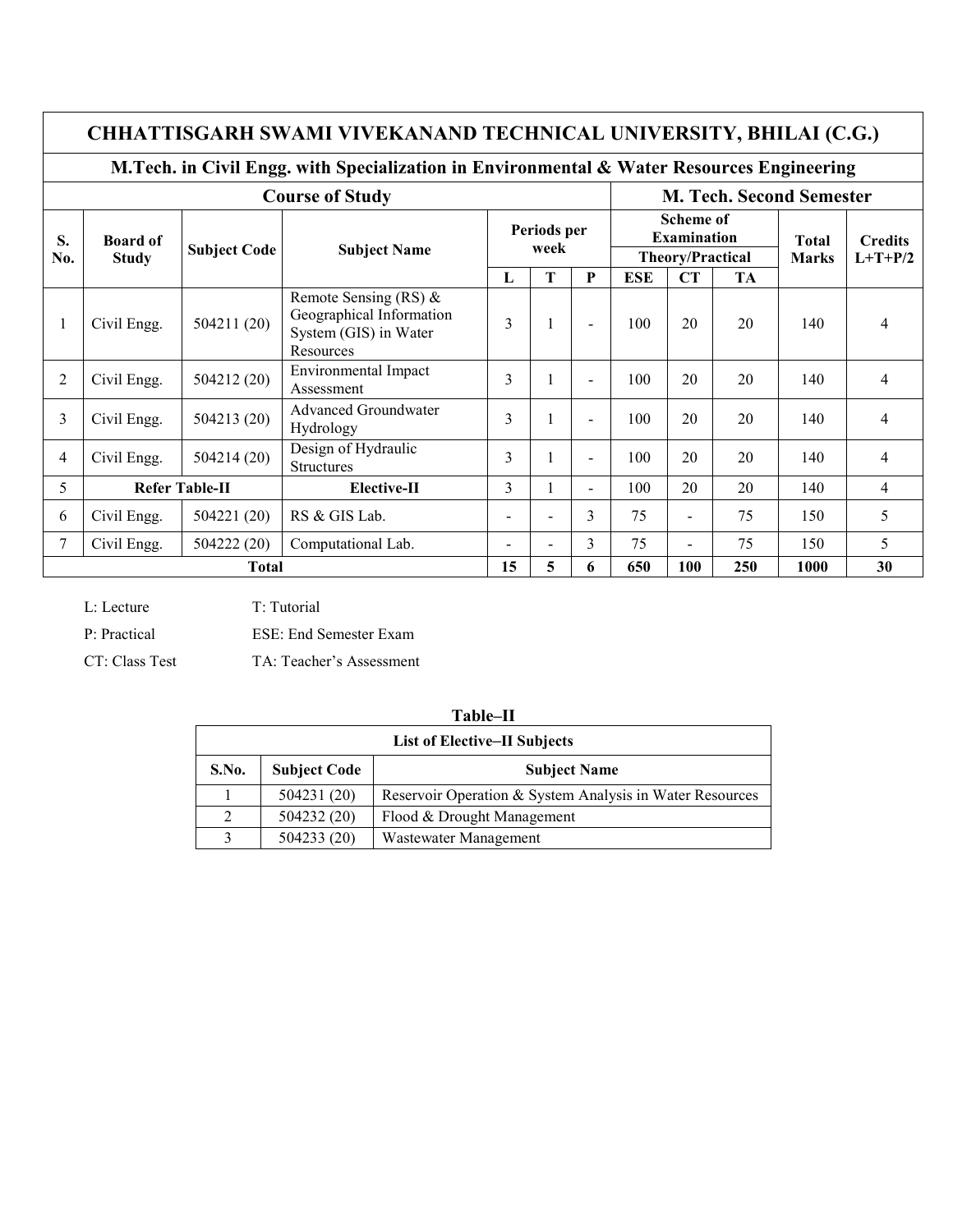## CHHATTISGARH SWAMI VIVEKANAND TECHNICAL UNIVERSITY, BHILAI (C.G.)

## M.Tech. in Civil Engg. with Specialization in Environmental & Water Resources Engineering

|                | <b>Course of Study</b>                                 |             |                                     |                          |                          |                                                            | <b>M.Tech. Third Semester</b> |                          |                              |                            |                |  |
|----------------|--------------------------------------------------------|-------------|-------------------------------------|--------------------------|--------------------------|------------------------------------------------------------|-------------------------------|--------------------------|------------------------------|----------------------------|----------------|--|
| S.<br>No.      | <b>Board of</b><br><b>Subject Code</b><br><b>Study</b> |             | <b>Subject Name</b>                 | Periods per<br>week      |                          | <b>Scheme of</b><br><b>Examination</b><br>Theory/Practical |                               |                          | <b>Total</b><br><b>Marks</b> | <b>Credits</b><br>$L+T+P/$ |                |  |
|                |                                                        |             |                                     | T<br>P<br>┺              | <b>ESE</b>               | CT                                                         | TA                            |                          | 2                            |                            |                |  |
| $\mathbf{I}$   | Civil Engg.                                            | 504311 (20) | Eco-Hydrology &<br>Eco-Technology   | 3                        |                          | $\overline{\phantom{a}}$                                   | 100                           | 20                       | 20                           | 140                        | 4              |  |
| $\overline{2}$ | <b>Refer Table-III</b>                                 |             | Elective-III                        | 3                        |                          | $\overline{\phantom{a}}$                                   | 100                           | 20                       | 20                           | 140                        | 4              |  |
| 3              | Civil Engg.                                            | 504321 (20) | Preliminary work on<br>Dissertation | $\overline{\phantom{0}}$ | $\overline{\phantom{a}}$ | 28                                                         | 100                           | $\overline{\phantom{a}}$ | 100                          | 200                        | 14             |  |
| 4              | Civil Engg.                                            | 504322 (20) | Seminar Based on<br>Dissertation    | $\overline{\phantom{0}}$ |                          | 3                                                          | $\blacksquare$                | $\overline{\phantom{0}}$ | 20                           | 200                        | $\overline{2}$ |  |
|                | <b>Total</b>                                           |             |                                     | 6                        | 2                        | 31                                                         | 300                           | 40                       | 180                          | 600                        | 24             |  |

L: Lecture

T: Tutorial

P: Practical

CT: Class Test

ESE: End Semester Exam

TA: Teacher's Assessment

| <b>List of Elective-III Subjects</b> |                     |                                                |  |  |  |  |  |  |  |
|--------------------------------------|---------------------|------------------------------------------------|--|--|--|--|--|--|--|
| S.No.                                | <b>Subject Code</b> | <b>Subject Name</b>                            |  |  |  |  |  |  |  |
|                                      | 504331 (20)         | Solid Waste Management                         |  |  |  |  |  |  |  |
| $\mathcal{L}$                        | 504332 (20)         | Climate Change Implication & Remedial Measures |  |  |  |  |  |  |  |
| 3                                    | 504333 (20)         | <b>Irrigation Water Management</b>             |  |  |  |  |  |  |  |

## Table-III